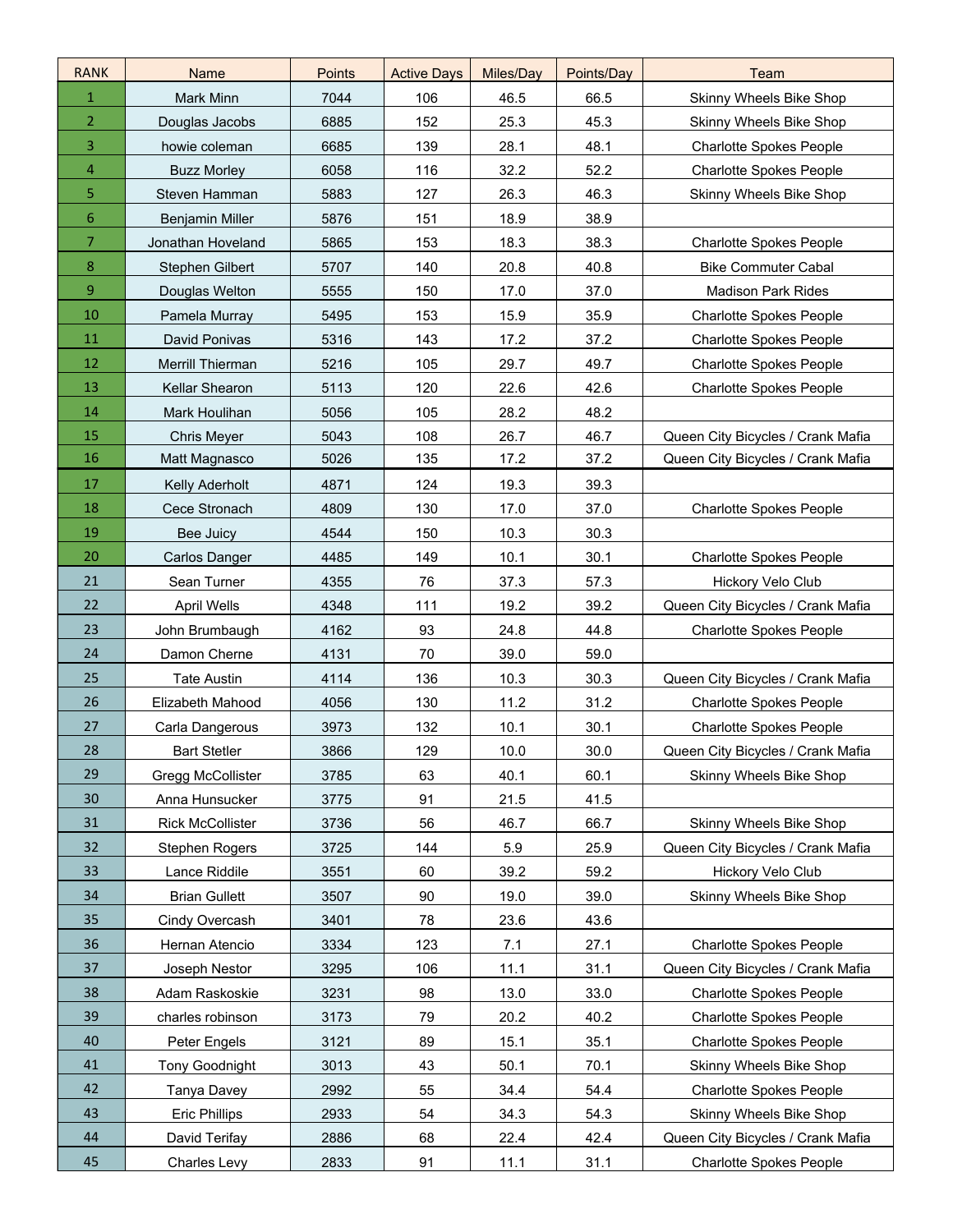| 46 | Jim Mallinson            | 2824 | 80  | 15.3 | 35.3 | Skinny Wheels Bike Shop           |
|----|--------------------------|------|-----|------|------|-----------------------------------|
| 47 | Milton Irizarry Jr       | 2760 | 89  | 11.0 | 31.0 | <b>Charlotte Spokes People</b>    |
| 48 | Sean Smith               | 2710 | 84  | 12.3 | 32.3 | Trek Bicycle Stores of Charlotte  |
| 49 | Randy Wimberly           | 2684 | 62  | 23.3 | 43.3 | Hickory Velo Club                 |
| 50 | Harry Wilson             | 2660 | 75  | 15.5 | 35.5 | Queen City Bicycles / Crank Mafia |
| 51 | MJ Thompson              | 2659 | 69  | 18.5 | 38.5 | RAMFB QC                          |
| 52 | Adam Anzivino            | 2643 | 118 | 2.4  | 22.4 |                                   |
| 53 | <b>Will Ross</b>         | 2594 | 34  | 56.3 | 76.3 | Queen City Bicycles / Crank Mafia |
| 54 | Chris Sirico             | 2571 | 98  | 6.2  | 26.2 | Charlotte Spokes People           |
| 55 | Jay Baker                | 2494 | 47  | 33.1 | 53.1 | Skinny Wheels Bike Shop           |
| 56 | James Cordeiro           | 2490 | 56  | 24.5 | 44.5 |                                   |
| 57 | Evan Marvel              | 2480 | 55  | 25.1 | 45.1 | <b>Charlotte Spokes People</b>    |
| 58 | Mickey Nash              | 2475 | 50  | 29.5 | 49.5 | <b>Charlotte Spokes People</b>    |
| 59 | Salena Mable             | 2453 | 91  | 7.0  | 27.0 | <b>Charlotte Spokes People</b>    |
| 60 | Steve Schmugge           | 2438 | 68  | 15.9 | 35.9 |                                   |
| 61 | Charlie Gable            | 2426 | 31  | 58.3 | 78.3 |                                   |
| 62 | <b>Bryan Dubuc</b>       | 2397 | 62  | 18.7 | 38.7 | RAMFB QC                          |
| 63 | Carl Wilson              | 2384 | 71  | 13.6 | 33.6 | <b>Charlotte Spokes People</b>    |
| 64 | <b>Christine Weber</b>   | 2317 | 71  | 12.6 | 32.6 | <b>Charlotte Spokes People</b>    |
| 65 | Darien Price             | 2278 | 58  | 19.3 | 39.3 | Queen City Bicycles / Crank Mafia |
| 66 | <b>Brian Mister</b>      | 2153 | 44  | 28.9 | 48.9 |                                   |
| 67 | David Harrison           | 2080 | 47  | 24.3 | 44.3 | Skinny Wheels Bike Shop           |
| 68 | Togie Gwyn               | 2061 | 30  | 48.7 | 68.7 | <b>RAMFB QC</b>                   |
| 69 | Rob Kallqvist            | 2025 | 58  | 14.9 | 34.9 | Queen City Bicycles / Crank Mafia |
| 70 | Lanny Lambert            | 1965 | 33  | 39.5 | 59.5 | Hickory Velo Club                 |
| 71 | Pel Deal                 | 1963 | 64  | 10.7 | 30.7 | Queen City Bicycles / Crank Mafia |
| 72 | Katherine Whitton        | 1942 | 70  | 7.7  | 27.7 | <b>Charlotte Spokes People</b>    |
| 73 | Sarah Booth              | 1910 | 64  | 9.8  | 29.8 | <b>Charlotte Spokes People</b>    |
| 74 | Michael C. Hernandez     | 1861 | 47  | 19.6 | 39.6 | Queen City Bicycles / Crank Mafia |
| 75 | Kathryn Coiner-Collier   | 1846 | 31  | 39.5 | 59.5 | <b>Charlotte Spokes People</b>    |
| 76 | Alfredo Esparza          | 1844 | 55  | 13.5 | 33.5 | <b>Charlotte Spokes People</b>    |
| 77 | <b>Steven Danilowicz</b> | 1838 | 67  | 7.4  | 27.4 | Queen City Bicycles / Crank Mafia |
| 78 | Danielle Scesney         | 1823 | 69  | 6.4  | 26.4 |                                   |
| 79 | <b>Trudy York</b>        | 1774 | 53  | 13.5 | 33.5 |                                   |
| 80 | Charles Robinson         | 1769 | 41  | 23.1 | 43.1 |                                   |
| 81 | Amanda Roloson           | 1762 | 60  | 9.4  | 29.4 | <b>Charlotte Spokes People</b>    |
| 82 | Stephanie Seemel         | 1718 | 62  | 7.7  | 27.7 |                                   |
| 83 | <b>Matt Towery</b>       | 1696 | 40  | 22.4 | 42.4 | <b>Charlotte Spokes People</b>    |
| 84 | Katie Zager              | 1688 | 52  | 12.5 | 32.5 | <b>Charlotte Spokes People</b>    |
| 85 | Mark Easterling          | 1649 | 37  | 24.6 | 44.6 | Queen City Bicycles / Crank Mafia |
| 86 | William Laurido          | 1642 | 36  | 25.6 | 45.6 |                                   |
| 87 | Isabella Kristiyani      | 1638 | 31  | 32.8 | 52.8 |                                   |
| 88 | Charles Lechner          | 1637 | 33  | 29.6 | 49.6 | Queen City Bicycles / Crank Mafia |
| 89 | Ben Ellington            | 1609 | 27  | 39.6 | 59.6 | Queen City Bicycles / Crank Mafia |
| 90 | Craig is a BMF           | 1604 | 55  | 9.2  | 29.2 | Queen City Bicycles / Crank Mafia |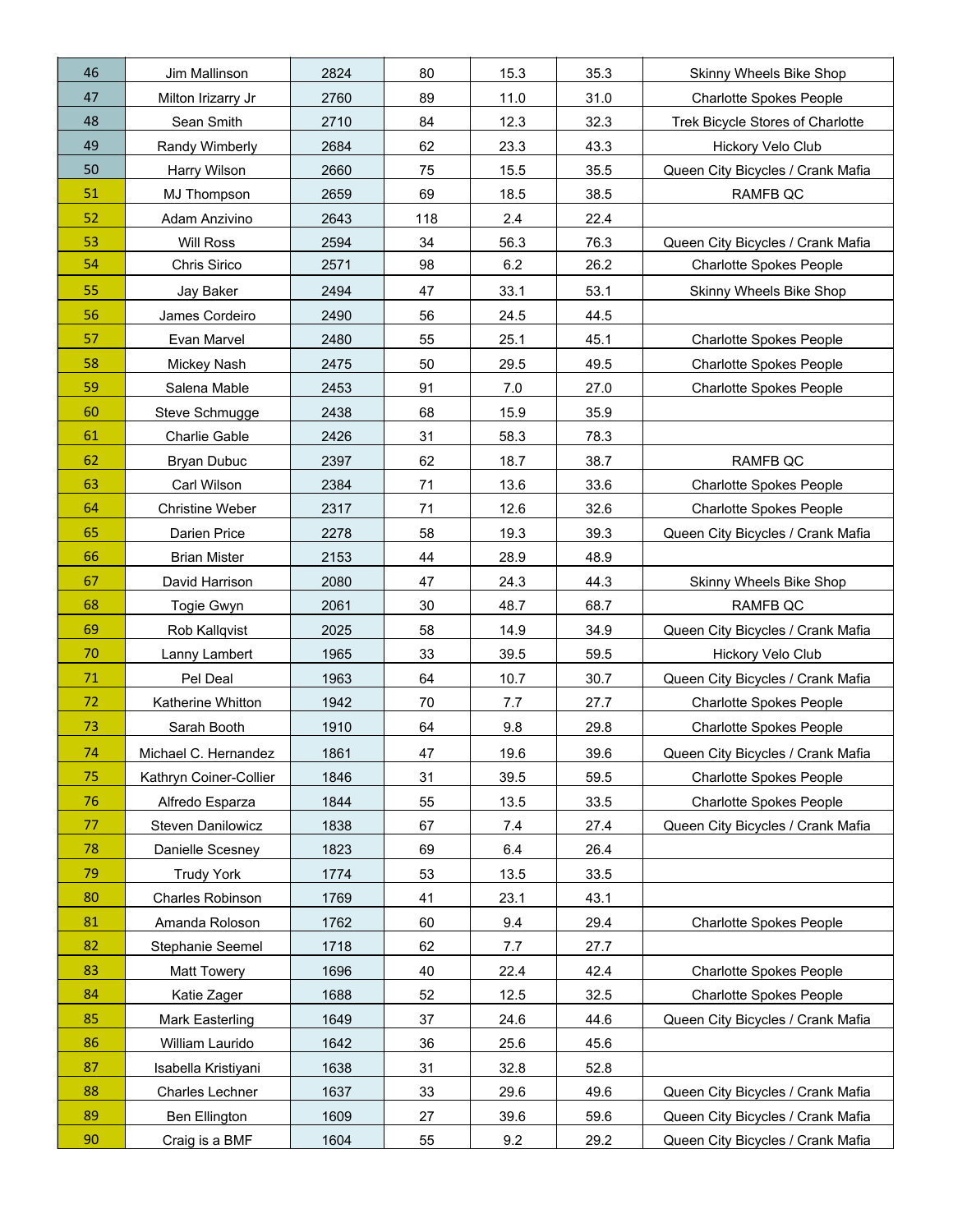| 91  | Heidi Kelly          | 1597 | 36 | 24.4 | 44.4 | <b>Charlotte Spokes People</b>    |
|-----|----------------------|------|----|------|------|-----------------------------------|
| 92  | <b>Brian Gryder</b>  | 1576 | 37 | 22.6 | 42.6 | <b>Charlotte Spokes People</b>    |
| 93  | J Miller             | 1566 | 45 | 14.8 | 34.8 | <b>Charlotte Spokes People</b>    |
| 94  | Kenneth Strahl       | 1556 | 37 | 22.1 | 42.1 |                                   |
| 95  | David cherry         | 1484 | 45 | 13.0 | 33.0 |                                   |
| 96  | Steven Talbot        | 1464 | 48 | 10.5 | 30.5 | <b>RAMFB QC</b>                   |
| 97  | Matthew May          | 1458 | 41 | 15.6 | 35.6 | Queen City Bicycles / Crank Mafia |
| 98  | <b>Tracey Stone</b>  | 1443 | 38 | 18.0 | 38.0 | <b>Charlotte Spokes People</b>    |
| 99  | Don Newman           | 1439 | 36 | 20.0 | 40.0 | <b>Charlotte Spokes People</b>    |
| 100 | john speight         | 1417 | 38 | 17.3 | 37.3 | Queen City Bicycles / Crank Mafia |
| 101 | <b>Eric Folley</b>   | 1388 | 28 | 29.6 | 49.6 |                                   |
| 102 | Mike Bifulco         | 1344 | 42 | 12.0 | 32.0 |                                   |
| 103 | Donna Zurawski       | 1340 | 21 | 43.8 | 63.8 | <b>Charlotte Spokes People</b>    |
| 104 | John Cates           | 1312 | 29 | 25.2 | 45.2 | Queen City Bicycles / Crank Mafia |
| 105 | Michael Oberg        | 1300 | 36 | 16.1 | 36.1 |                                   |
| 106 | Dawn Schaar          | 1288 | 24 | 33.7 | 53.7 |                                   |
| 107 | scott zemke          | 1260 | 47 | 6.8  | 26.8 | Skinny Wheels Bike Shop           |
| 108 | Julia Murray         | 1248 | 47 | 6.6  | 26.6 | <b>Charlotte Spokes People</b>    |
| 109 | Drake Johnson        | 1239 | 36 | 14.4 | 34.4 | <b>Charlotte Spokes People</b>    |
| 110 | Jonathan Johnson     | 1235 | 25 | 29.4 | 49.4 | <b>Charlotte Spokes People</b>    |
| 111 | Karissa Minn         | 1232 | 27 | 25.6 | 45.6 | Skinny Wheels Bike Shop           |
| 112 | Rogelio Orozco       | 1227 | 21 | 38.4 | 58.4 |                                   |
| 113 | Adam Harris          | 1205 | 31 | 18.9 | 38.9 | <b>Charlotte Spokes People</b>    |
| 114 | Sara Clark-Long      | 1196 | 35 | 14.2 | 34.2 | <b>Charlotte Spokes People</b>    |
| 115 | Tom Tritten          | 1177 | 34 | 14.6 | 34.6 | Queen City Bicycles / Crank Mafia |
| 116 | Jonathan Ryder       | 1169 | 32 | 16.5 | 36.5 |                                   |
| 117 | Jason Jiggetts       | 1153 | 28 | 21.2 | 41.2 | Performance Bicycle Charlotte     |
| 118 | <b>Greg Groening</b> | 1149 | 24 | 27.9 | 47.9 | Skinny Wheels Bike Shop           |
| 119 | andrew israel        | 1145 | 34 | 13.7 | 33.7 | Queen City Bicycles / Crank Mafia |
| 120 | Kathy Martin         | 1139 | 32 | 15.6 | 35.6 | <b>Charlotte Spokes People</b>    |
| 121 | Anthony Mancusi      | 1137 | 35 | 12.5 | 32.5 |                                   |
| 122 | Chris Gladora        | 1126 | 19 | 39.3 | 59.3 | <b>Charlotte Spokes People</b>    |
| 123 | JAVIER VALLE         | 1122 | 17 | 46.0 | 66.0 |                                   |
| 124 | jack hinson          | 1101 | 29 | 18.0 | 38.0 | RAMFB QC                          |
| 125 | Tim Mcgill           | 1090 | 31 | 15.2 | 35.2 | <b>Charlotte Spokes People</b>    |
| 126 | Stacey Wood          | 1045 | 30 | 14.8 | 34.8 | Queen City Bicycles / Crank Mafia |
| 127 | Jason Seagle         | 1015 | 39 | 6.0  | 26.0 | <b>HDR Charlotte</b>              |
| 128 | <b>Brett Menz</b>    | 1012 | 25 | 20.5 | 40.5 |                                   |
| 129 | John Clarke          | 1012 | 16 | 43.2 | 63.2 | Hickory Velo Club                 |
| 130 | Mark Herman          | 995  | 35 | 8.4  | 28.4 | Queen City Bicycles / Crank Mafia |
| 131 | Kaitlin Akers        | 973  | 41 | 3.7  | 23.7 | <b>Charlotte Spokes People</b>    |
| 132 | R Young              | 973  | 19 | 31.2 | 51.2 | Queen City Bicycles / Crank Mafia |
| 133 | Kent Clow            | 972  | 20 | 28.6 | 48.6 | <b>Charlotte Spokes People</b>    |
| 134 | stephen fox          | 969  | 24 | 20.4 | 40.4 | Queen City Bicycles / Crank Mafia |
| 135 | <b>Bob Lindsay</b>   | 962  | 12 | 60.2 | 80.2 |                                   |
| 136 | Harry Wilson         | 958  | 22 | 23.5 | 43.5 |                                   |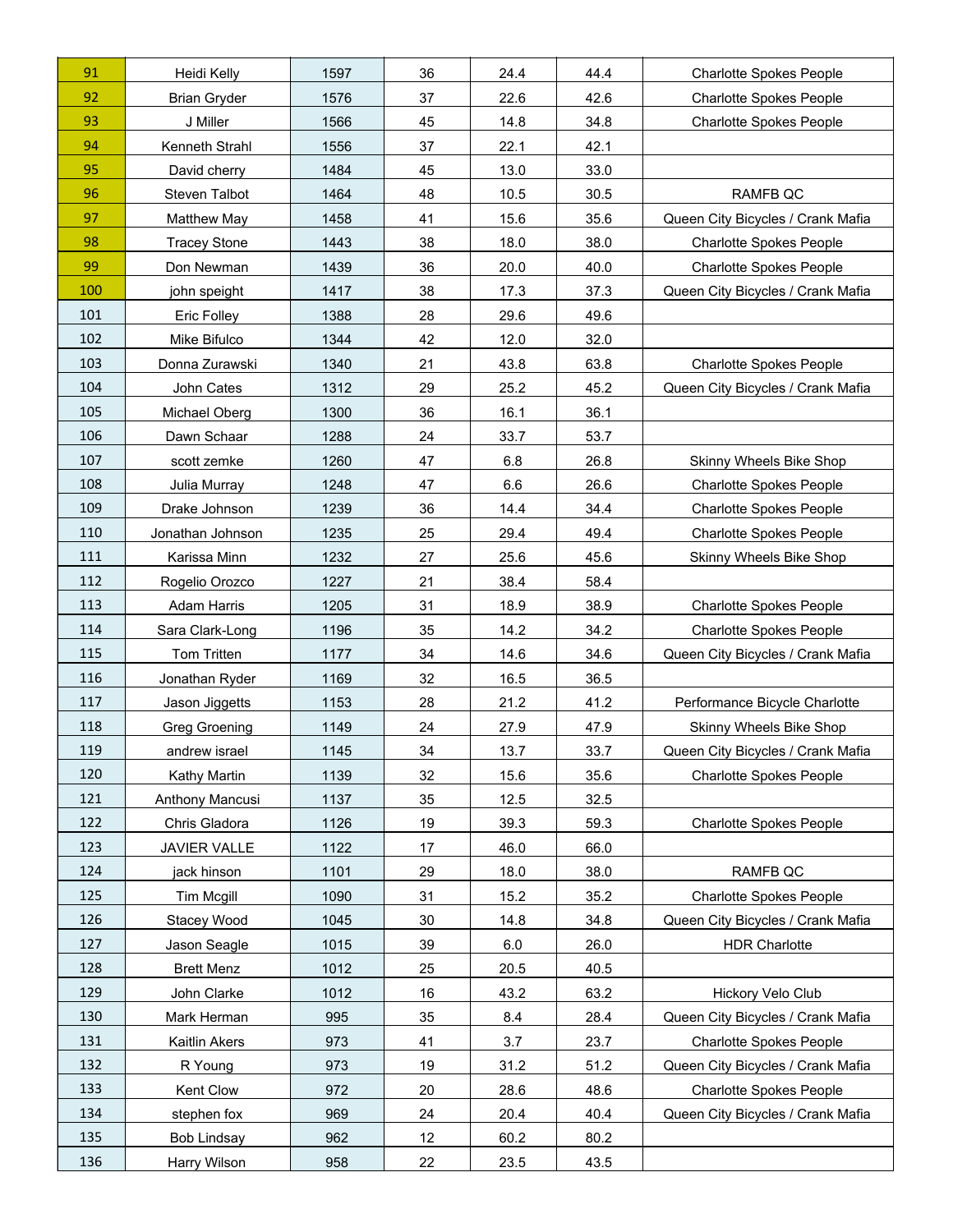| 137 | Hannah Van Patten        | 936 | 26 | 16.0 | 36.0 | <b>Charlotte Spokes People</b>    |
|-----|--------------------------|-----|----|------|------|-----------------------------------|
| 138 | Whit Moose               | 930 | 11 | 64.5 | 84.5 |                                   |
| 139 | jim mccarthy             | 929 | 20 | 26.5 | 46.5 |                                   |
| 140 | Jared Widseth            | 928 | 28 | 13.1 | 33.1 | <b>Charlotte Spokes People</b>    |
| 141 | John Knoy                | 915 | 22 | 21.6 | 41.6 | <b>Charlotte Spokes People</b>    |
| 142 | Jack Miller              | 915 | 25 | 16.6 | 36.6 | RAMFB QC                          |
| 143 | Justin Dionne            | 901 | 17 | 33.0 | 53.0 | Skinny Wheels Bike Shop           |
| 144 | <b>Whitney Byers</b>     | 900 | 16 | 36.2 | 56.2 |                                   |
| 145 | Peter Nilson             | 858 | 16 | 33.6 | 53.6 |                                   |
| 146 | Ashley Knoy              | 857 | 20 | 22.8 | 42.8 | <b>Charlotte Spokes People</b>    |
| 147 | <b>Dick Perlmutter</b>   | 828 | 29 | 8.6  | 28.6 |                                   |
| 148 | Sherry Adams             | 822 | 21 | 19.1 | 39.1 | Skinny Wheels Bike Shop           |
| 149 | Darryl Murray            | 793 | 25 | 11.7 | 31.7 |                                   |
| 150 | Aaron Kaklamanos         | 762 | 20 | 18.1 | 38.1 | Queen City Bicycles / Crank Mafia |
| 151 | Andrew Hillier           | 761 | 18 | 22.3 | 42.3 | ProBMA.org                        |
| 152 | Kent Main                | 754 | 21 | 15.9 | 35.9 | <b>Charlotte Spokes People</b>    |
| 153 | Carl Robie               | 748 | 28 | 6.7  | 26.7 | Queen City Bicycles / Crank Mafia |
| 154 | Linda Walden             | 747 | 20 | 17.4 | 37.4 | <b>Charlotte Spokes People</b>    |
| 155 | Mary Rosser              | 745 | 15 | 29.7 | 49.7 | Skinny Wheels Bike Shop           |
| 156 | Geoff Fey                | 726 | 21 | 14.6 | 34.6 | <b>Charlotte Spokes People</b>    |
| 157 | Karin Lukas-Cox          | 725 | 25 | 9.0  | 29.0 | <b>Charlotte Spokes People</b>    |
| 158 | Lee Johnson              | 720 | 14 | 31.4 | 51.4 |                                   |
| 159 | <b>Ted Noneman</b>       | 715 | 18 | 19.7 | 39.7 | Queen City Bicycles / Crank Mafia |
| 160 | Nate Mitchell            | 710 | 23 | 10.9 | 30.9 | <b>Charlotte Spokes People</b>    |
| 161 | Amy Behl                 | 691 | 22 | 11.4 | 31.4 | Cycle-Paths                       |
| 162 | Sean Rogers              | 688 | 15 | 25.9 | 45.9 |                                   |
| 163 | Jacob Deal               | 680 | 18 | 17.8 | 37.8 | <b>Charlotte Spokes People</b>    |
| 164 | <b>Catherine Crigler</b> | 665 | 27 | 4.6  | 24.6 | Queen City Bicycles / Crank Mafia |
| 165 | Scott Trufant            | 648 | 8  | 60.9 | 80.9 | Skinny Wheels Bike Shop           |
| 166 | <b>Chuck Huntley</b>     | 635 | 16 | 19.7 | 39.7 |                                   |
| 167 | Jason Dirnbauer          | 632 | 11 | 37.5 | 57.5 | <b>Charlotte Area Cycling</b>     |
| 168 | Henry Deal               | 625 | 22 | 8.4  | 28.4 |                                   |
| 169 | Steven Gucciardi         | 619 | 12 | 31.6 | 51.6 | Mojo Riding                       |
| 170 | Kellie Clow              | 608 | 11 | 35.2 | 55.2 | <b>Charlotte Spokes People</b>    |
| 171 | Courtney Lenhart         | 604 | 20 | 10.2 | 30.2 | <b>Charlotte Spokes People</b>    |
| 172 | Jason Honeycutt          | 597 | 19 | 11.4 | 31.4 | RAMFB QC                          |
| 173 | Alan Berkeley            | 597 | 19 | 11.4 | 31.4 | <b>Charlotte Spokes People</b>    |
| 174 | <b>Bill Floyd</b>        | 594 | 22 | 7.0  | 27.0 | Queen City Bicycles / Crank Mafia |
| 175 | <b>Charles Meyer</b>     | 587 | 24 | 4.5  | 24.5 | <b>HDR Charlotte</b>              |
| 176 | Ang Olson                | 587 | 13 | 25.1 | 45.1 | Trek Bicycle Stores of Charlotte  |
| 177 | Patrick George           | 587 | 18 | 12.6 | 32.6 | Queen City Bicycles / Crank Mafia |
| 178 | Pixel Lucas              | 569 | 17 | 13.4 | 33.4 | Charlotte Spokes People           |
| 179 | G Adams                  | 553 | 16 | 14.6 | 34.6 | <b>Charlotte Spokes People</b>    |
| 180 | <b>Trey Cassell</b>      | 553 | 20 | 7.6  | 27.6 |                                   |
| 181 | Russ Fisher              | 550 | 13 | 22.3 | 42.3 | Skinny Wheels Bike Shop           |
| 182 | Shelley Leininger        | 538 | 14 | 18.4 | 38.4 |                                   |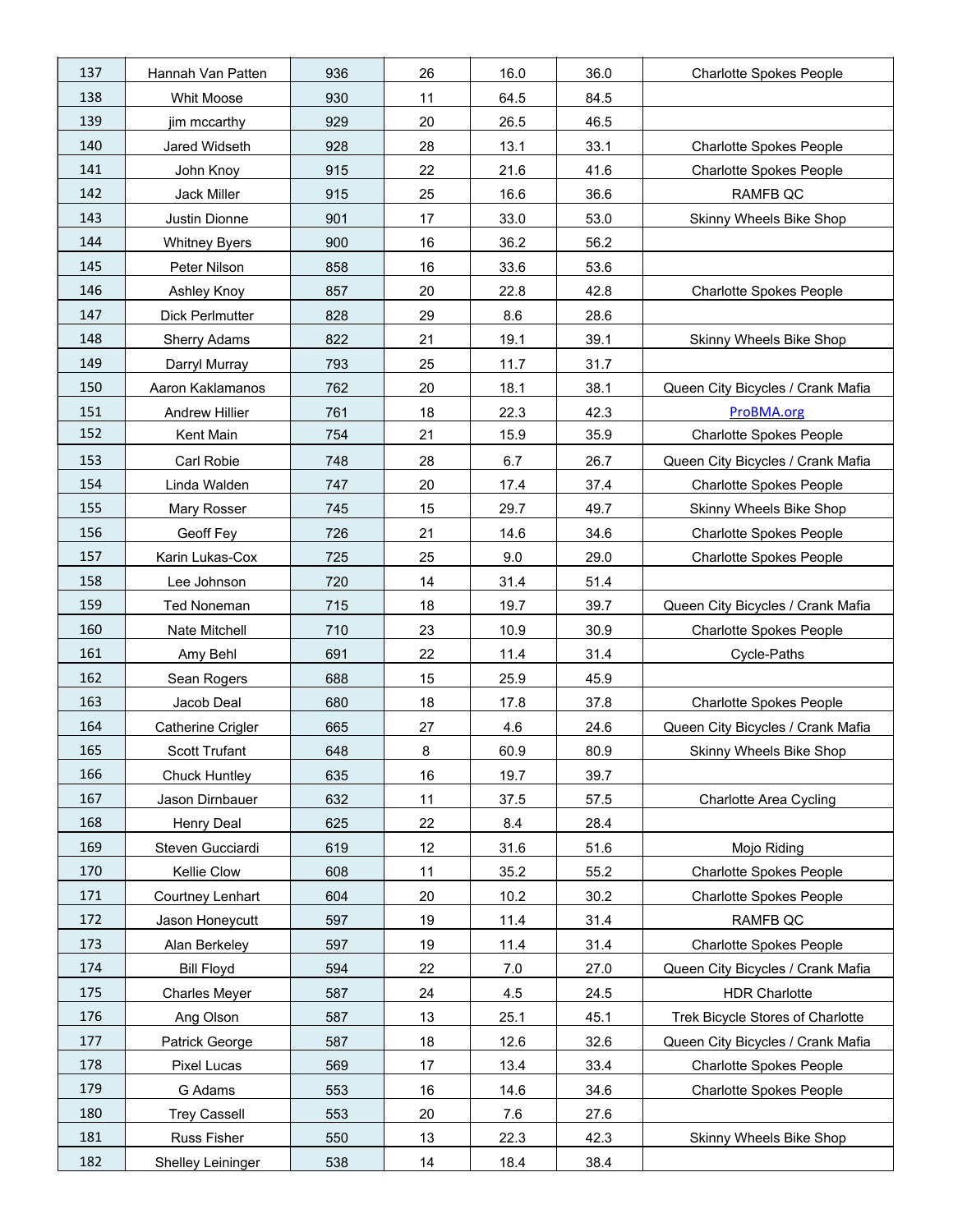| 183 | john desroches           | 532 | 9                       | 39.1 | 59.1 | <b>Charlotte Spokes People</b>    |
|-----|--------------------------|-----|-------------------------|------|------|-----------------------------------|
| 184 | Paul Lucha               | 519 | 14                      | 17.1 | 37.1 |                                   |
| 185 | Chris Vasiloff           | 514 | 13                      | 19.5 | 39.5 | Trek Bicycle Stores of Charlotte  |
| 186 | Alejandro Armendariz     | 514 | 11                      | 26.7 | 46.7 | <b>Charlotte Spokes People</b>    |
| 187 | Wendy Hammond            | 504 | 16                      | 11.5 | 31.5 |                                   |
| 188 | <b>Christy Churchill</b> | 504 | 12                      | 22.0 | 42.0 | Queen City Bicycles / Crank Mafia |
| 189 | Doreen Fitzpatrick       | 498 | 18                      | 7.7  | 27.7 | Queen City Bicycles / Crank Mafia |
| 190 | <b>Gram Chambers</b>     | 482 | 21                      | 3.0  | 23.0 |                                   |
| 191 | Mark Rascio              | 473 | 11                      | 23.0 | 43.0 | <b>Charlotte Spokes People</b>    |
| 192 | Rhonda Harrison          | 472 | 17                      | 7.8  | 27.8 | Skinny Wheels Bike Shop           |
| 193 | Jacob Horne              | 444 | 15                      | 9.6  | 29.6 |                                   |
| 194 | Lisa Coltrane            | 431 | 10                      | 23.1 | 43.1 | Mooresville Area Cyclists         |
| 195 | Scooter Abrams           | 430 | 13                      | 13.1 | 33.1 | Queen City Bicycles / Crank Mafia |
| 196 | John Brinsfield          | 426 | 16                      | 6.6  | 26.6 |                                   |
| 197 | Tim Stewart              | 419 | 12                      | 14.9 | 34.9 | <b>Madison Park Rides</b>         |
| 198 | Stephen Stansbery        | 400 | 12                      | 13.3 | 33.3 | <b>Charlotte Spokes People</b>    |
| 199 | Paul Imirie              | 397 | 14                      | 8.3  | 28.3 |                                   |
| 200 | Heidi Rozner             | 384 | 10                      | 18.4 | 38.4 | MAC - Mooresville Area Cyclists   |
| 201 | Jacob Grove              | 384 | $\overline{7}$          | 34.8 | 54.8 | Mooresville Area Cyclists         |
| 202 | <b>Mandy Durrence</b>    | 341 | 11                      | 11.0 | 31.0 | RAMFB QC                          |
| 203 | Ornela vazquez           | 335 | 10                      | 13.5 | 33.5 |                                   |
| 204 | Kaitlyn Murphy           | 331 | 11                      | 10.1 | 30.1 | Cycle-Paths                       |
| 205 | Anna Stefanelli          | 326 | 12                      | 7.2  | 27.2 | Queen City Bicycles / Crank Mafia |
| 206 | Romy Roupinian           | 324 | 9                       | 16.0 | 36.0 | Queen City Bicycles / Crank Mafia |
| 207 | Jaclyn Martin            | 321 | 11                      | 9.2  | 29.2 |                                   |
| 208 | Christian Crute          | 321 | $\boldsymbol{9}$        | 15.7 | 35.7 |                                   |
| 209 | Ciara Meeks              | 315 | 13                      | 4.3  | 24.3 |                                   |
| 210 | Nancy Treadgold          | 314 | 10                      | 11.4 | 31.4 |                                   |
| 211 | <b>Binjamin Pew</b>      | 313 | 9                       | 14.7 | 34.7 | <b>Charlotte Spokes People</b>    |
| 212 | kate clancy              | 313 | 9                       | 14.7 | 34.7 | Performance Bicycle Charlotte     |
| 213 | Sarah Womble             | 310 | 11                      | 8.1  | 28.1 | <b>Charlotte Spokes People</b>    |
| 214 | Leisure McCorkle         | 304 | 10                      | 10.4 | 30.4 | Queen City Bicycles / Crank Mafia |
| 215 | Luis Munoz Campos        | 303 | 9                       | 13.7 | 33.7 | Spain                             |
| 216 | Will Patterson           | 299 | 11                      | 7.2  | 27.2 |                                   |
| 217 | Chad Ellis               | 293 | $\boldsymbol{9}$        | 12.6 | 32.6 | <b>Charlotte Spokes People</b>    |
| 218 | Gaird Zander             | 291 | 10                      | 9.1  | 29.1 | Queen City Bicycles / Crank Mafia |
| 219 | lan Counts               | 288 | 11                      | 6.2  | 26.2 |                                   |
| 220 | <b>Helen Bailey</b>      | 286 | 11                      | 6.0  | 26.0 | Skinny Wheels Bike Shop           |
| 221 | <b>Brandy Paul</b>       | 281 | $\overline{7}$          | 20.1 | 40.1 | Queen City Bicycles / Crank Mafia |
| 222 | Will Murray              | 281 | 8                       | 15.1 | 35.1 | RAMFB QC                          |
| 223 | Jeffrey Peet             | 263 | 6                       | 23.9 | 43.9 | <b>Charlotte Spokes People</b>    |
| 224 | K Moseley                | 261 | 9                       | 9.0  | 29.0 |                                   |
| 225 | Lisa Kendall             | 253 | 7                       | 16.1 | 36.1 |                                   |
| 226 | Nicole Emerson           | 252 | 8                       | 11.5 | 31.5 | Skinny Wheels Bike Shop           |
| 227 | Alison Barrett           | 250 | $\overline{\mathbf{4}}$ | 42.5 | 62.5 |                                   |
| 228 | Daniel Johnson           | 233 | 10                      | 3.3  | 23.3 | <b>Charlotte Spokes People</b>    |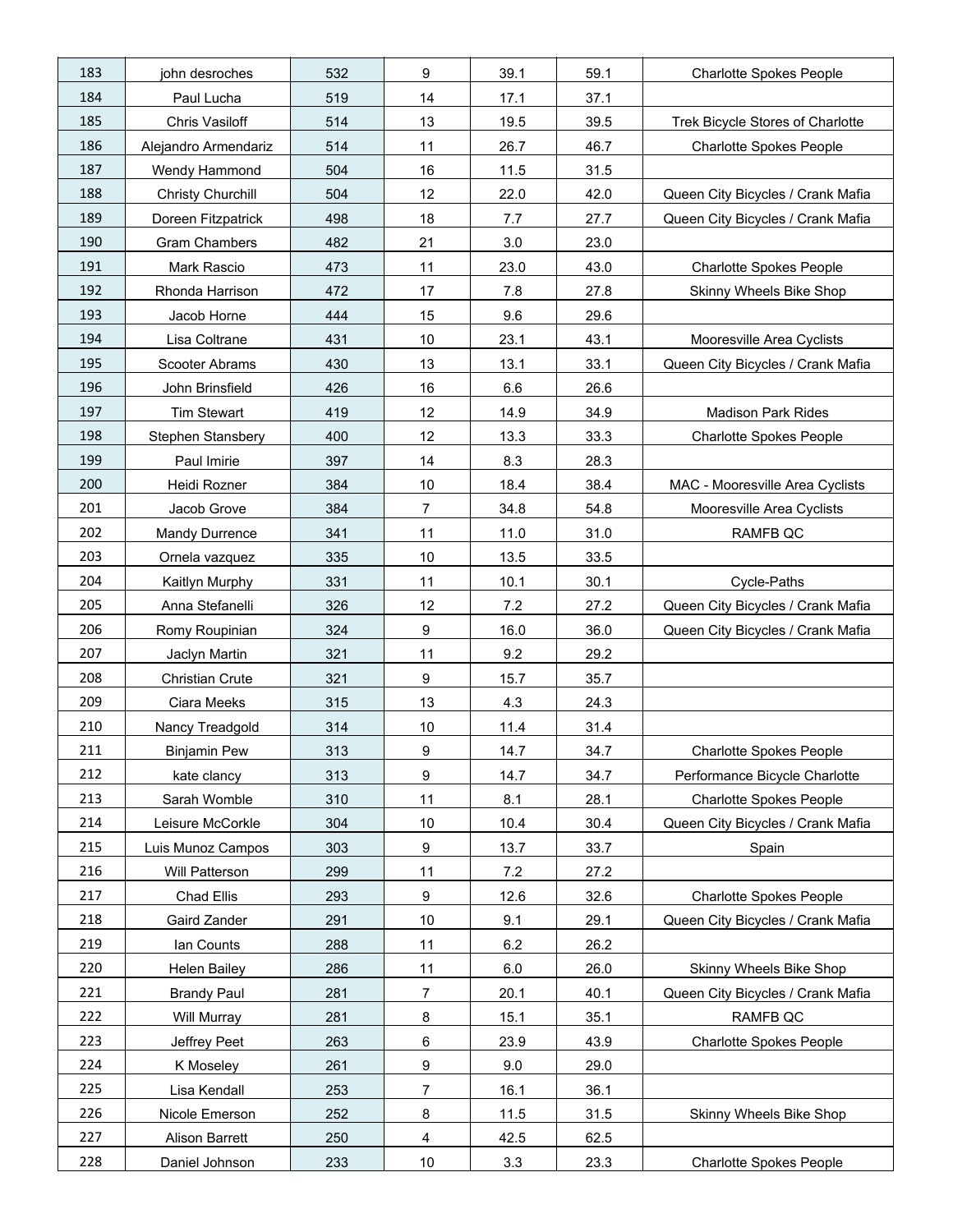| 229 | Renee Miller           | 231 | 8                       | 8.8  | 28.8 |                                   |
|-----|------------------------|-----|-------------------------|------|------|-----------------------------------|
| 230 | <b>Edward Whitney</b>  | 225 | $\overline{7}$          | 12.1 | 32.1 | Skinny Wheels Bike Shop           |
| 231 | Steve Schmerber        | 221 | 5                       | 24.2 | 44.2 | Hickory Velo Club                 |
| 232 | Ann Groninger          | 214 | 6                       | 15.7 | 35.7 | <b>Charlotte Spokes People</b>    |
| 233 | <b>Grace Connelly</b>  | 213 | 7                       | 10.4 | 30.4 | Queen City Bicycles / Crank Mafia |
| 234 | <b>Tyler Carter</b>    | 211 | 6                       | 15.1 | 35.1 | Performance Bicycle Charlotte     |
| 235 | Penni Gryder           | 211 | 7                       | 10.1 | 30.1 | <b>Charlotte Spokes People</b>    |
| 236 | John Cooper            | 210 | 5                       | 22.0 | 42.0 |                                   |
| 237 | Jimmy Dang             | 209 | 9                       | 3.2  | 23.2 |                                   |
| 238 | <b>Chris Hughes</b>    | 206 | 7                       | 9.4  | 29.4 | Queen City Bicycles / Crank Mafia |
| 239 | Andrew Boyd            | 205 | 6                       | 14.2 | 34.2 |                                   |
| 240 | Stefan Rascio          | 199 | 4                       | 29.8 | 49.8 | <b>Charlotte Spokes People</b>    |
| 241 | Mark Carpenter         | 199 | 6                       | 13.1 | 33.1 | Queen City Bicycles / Crank Mafia |
| 242 | Donald Butler          | 183 | 5                       | 16.6 | 36.6 | RAMFB QC                          |
| 243 | <b>Scott Sanders</b>   | 180 | 8                       | 2.5  | 22.5 | Queen City Bicycles / Crank Mafia |
| 244 | Matt Taft              | 177 | 6                       | 9.5  | 29.5 |                                   |
| 245 | David Bristol          | 177 | 4                       | 24.1 | 44.1 | Queen City Bicycles / Crank Mafia |
| 246 | Ryan Toth              | 175 | 4                       | 23.8 | 43.8 | Trek Bicycle Stores of Charlotte  |
| 247 | Jon Schanewolf         | 172 | 5                       | 14.3 | 34.3 |                                   |
| 248 | Nate Shores            | 169 | 6                       | 8.2  | 28.2 |                                   |
| 249 | Kellie Muddiman        | 166 | 6                       | 7.7  | 27.7 | Queen City Bicycles / Crank Mafia |
| 250 | <b>Brian Reinicker</b> | 160 | $\overline{7}$          | 2.8  | 22.8 |                                   |
| 251 | Kenny Bennett          | 151 | 4                       | 17.8 | 37.8 |                                   |
| 252 | Chris Long             | 144 | 2                       | 52.2 | 72.2 | <b>Charlotte Spokes People</b>    |
| 253 | Shane Johnson          | 141 | 3                       | 27.0 | 47.0 | RAMFB QC                          |
| 254 | Keith Gapen            | 135 | 5                       | 7.1  | 27.1 | Skinny Wheels Bike Shop           |
| 255 | King bike Adrock       | 133 | 3                       | 24.5 | 44.5 | <b>Charlotte Spokes People</b>    |
| 256 | Jeremy Richards        | 133 | 4                       | 13.3 | 33.3 |                                   |
| 257 | Kristin Wilkerson      | 125 | 4                       | 11.3 | 31.3 | <b>Charlotte Spokes People</b>    |
| 258 | Rosalyn Harrington     | 124 | 3                       | 21.5 | 41.5 |                                   |
| 259 | <b>Brandon Carter</b>  | 122 | 3                       | 20.6 | 40.6 | Skinny Wheels Bike Shop           |
| 260 | Rachel Guillot         | 116 | 3                       | 18.7 | 38.7 |                                   |
| 261 | Heidi Ruckterstuhl     | 113 | 4                       | 8.3  | 28.3 |                                   |
| 261 | Heather ruckterstuhl   | 113 | 4                       | 8.3  | 28.3 |                                   |
| 263 | Melissa Blackwell      | 108 | 4                       | 7.1  | 27.1 | Queen City Bicycles / Crank Mafia |
| 264 | Kevin Giriunas         | 107 | 3                       | 15.7 | 35.7 | <b>Charlotte Spokes People</b>    |
| 265 | sharon stetler         | 106 | 4                       | 6.5  | 26.5 |                                   |
| 266 | Scott Yamanashi        | 100 | 3                       | 13.2 | 33.2 | Queen City Bicycles / Crank Mafia |
| 267 | <b>Bryan Manges</b>    | 97  | 3                       | 12.5 | 32.5 | RAMFB QC                          |
| 268 | Gareth Taylor          | 84  | 3                       | 8.0  | 28.0 |                                   |
| 269 | Adam Hansil            | 79  | 3                       | 6.5  | 26.5 | Charlotte Area Cycling            |
| 270 | Cooper Abrams          | 76  | 2                       | 17.9 | 37.9 | Queen City Bicycles / Crank Mafia |
| 271 | Christina King         | 72  | 3                       | 4.0  | 24.0 | Queen City Bicycles / Crank Mafia |
| 272 | Alice Hicks            | 67  | 3                       | 2.3  | 22.3 | Queen City Bicycles / Crank Mafia |
| 273 | David Spranger         | 66  | $\overline{\mathbf{c}}$ | 13.0 | 33.0 | <b>Charlotte Spokes People</b>    |
| 274 | shawn halstead         | 66  | $\overline{\mathbf{c}}$ | 12.8 | 32.8 | <b>Charlotte Spokes People</b>    |